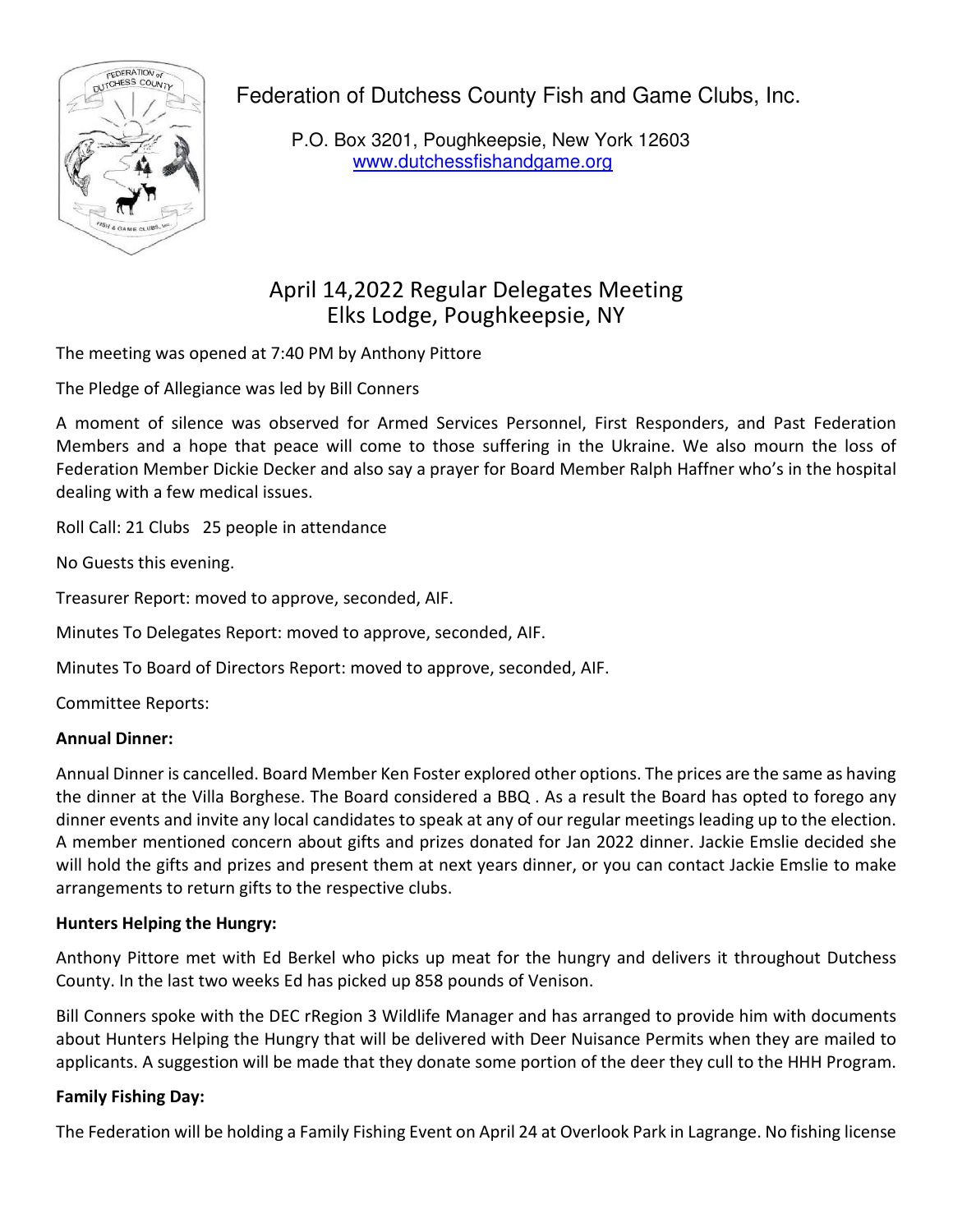will be required and there will be no fee to participate. Rods, bait, hotdogs and soda, will be available FOR FREE! The pond will be stocked with rainbow trout the day before the event.

**Fish Stocking:** Pretty much done, all streams stocked except Wappingers Creek due two more stockings.

# **Jr. Hunter Pheasant Hunt:**

Sunday Sept 24,2022. Applications distributed. Rules on Application. 20 Openings. Volunteers Needed.

# **Conservation Education:**

Scott Emslie reports Camp DeBruce Opened for registration April 10, 2022 at 1 o'clock. 7codes claimed. Kids must have proof negative covid test.

# **Legislation:**

# **DEC Lead Ammo Task Force**

The NYS DEC has formed a Lead Ammo Task Force to study the problem here in New York. The Group has not yet issued a report. but the State Legislature has already introduced legislation that would restrict the use of traditional (lead) ammo on ALL STATE LANDS and on lands that have water courses that feed the NYC reservoir system. If passed the legislation will drive up the cost of both non-lead and traditional ammunition. It will very likely tighten supplies.

Assembly Bill A5728 has already passed that house and it is likely that the Senate will take it up its bill, S5058. If it passes, we can only hope that the Governor sees and appreciates the impact it will have.

Hunters and recreational shooters should reach out to their State Senators and let them know that the legislation [S5058] will have a negative impact on the state's economy at a time when we're already under the gun.

Should the legislation find its way to the Governor's desk we can only hope that she has the wisdom to veto the bill. In the meantime, hunters should be encouraging their county legislatures to allow DEC to do its job.

# **Opt-in / opt-out**

Hunters and wildlife managers saw the opt in / opt out proviso in the youth hunting bill as an opportunity to usurp DEC's regulatory authority. It would be virtually impossible for the Legislature to resist the temptation to throw the lid open again. And, just as we feared, it has been.

Now the Legislature has decided that rather than allowing the Holiday Deer Hunt created in the Southern Zone by DEC last year, a bill has been introduced to allow each county to opt out of the Holiday Hunt held from December 26 until January 1. Turning fish and wildlife management over to county legislature will likely cause a lot of confusion and make a tough job tougher for the DEC's Division of Law Enforcement.

Senate Bill S6510 and Assembly Bill A07785 usurp's DEC's authority to management wildlife, if creates 62 additional jurisdictions for DEC wildlife managers to deal with on management issues and does nothing to reduce workload on our already over-burdened and under-staffed Environmental Conservation Officers.

It is unfortunate that the Legislature can't seem to let the Department of Environmental Conservation decide how to manage New York's fish and wildlife. For the purpose of fish and wildlife management, the state is divided into 92 Wildlife Management Units. Those Units are structured around landscape, habitat, etc., not political boundaries.